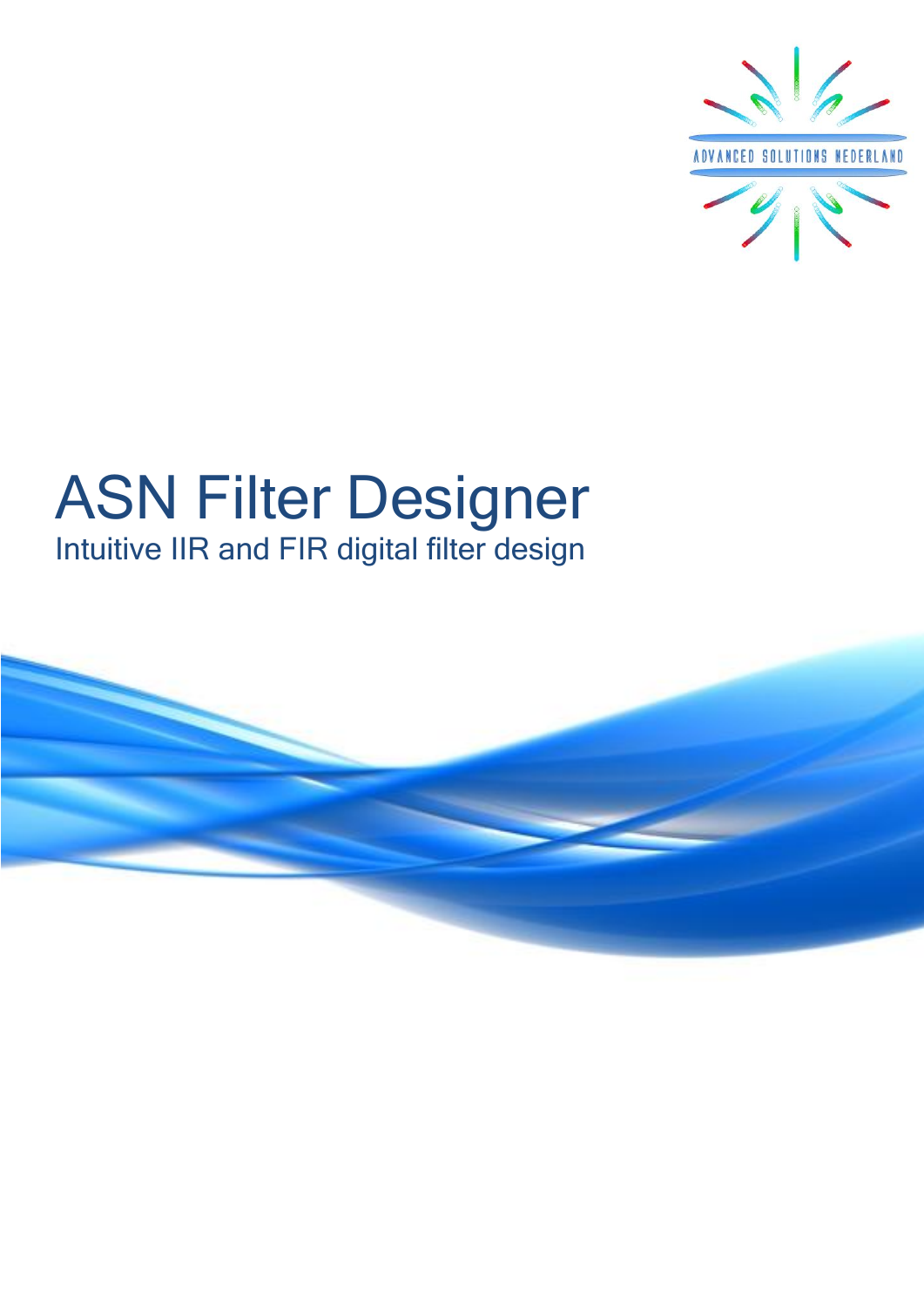Digital filter design CAD tooling: The story so far ...

Filter design software CAD (computer aided design) packages date back to the 1970s, and nearly 50

years on the market has broad offering of both commercial and non-commercial tools with varying degrees of sophistication and user friendliness.

Many commercial tools for digital filter design have been designed for expert developers, presenting the user with an overwhelming number of choices and options in order to cover every possible scenario, which can lead to a high degree of frustration.

Although several commercial tools do a decent job of undertaking the design, extra tooling/resources are generally required in order to complete all of the



tasks needed, and the learning curve is generally high, requiring many to undertake the 'annoying' route of studying the user's guide in depth.

Experience has shown that this advanced functionality, while useful for special cases, generally degrades the intuitiveness of the tool by requiring users to use their expert knowledge in order to proceed.

#### A new paradigm in digital filter design

Our offering combines intuitiveness and practicality into one easy to use financially viable Windows application tool allowing you to complete your task of designing, analysing, implementing, verifying and finally documenting and deploying your design in 3 simple steps.

The tool provides engineers, lecturers, researchers, students and hobbyists with everything required in order to design, experiment, implement and then evaluate complex IIR and FIR digital filter designs with no prior mathematical knowledge of filter design.

By abandoning the traditional paradigm of manually inputting parameters into text boxes, clicking

- ▶ Design & Analysis
- Implementation & Verification
- Documentation & Deployment



on a 'design button' and waiting a few seconds for the result, we offer a fully interactive graphical way of successfully designing and customising any type of IIR or FIR filter to your requirements.

Go on, try it today for free!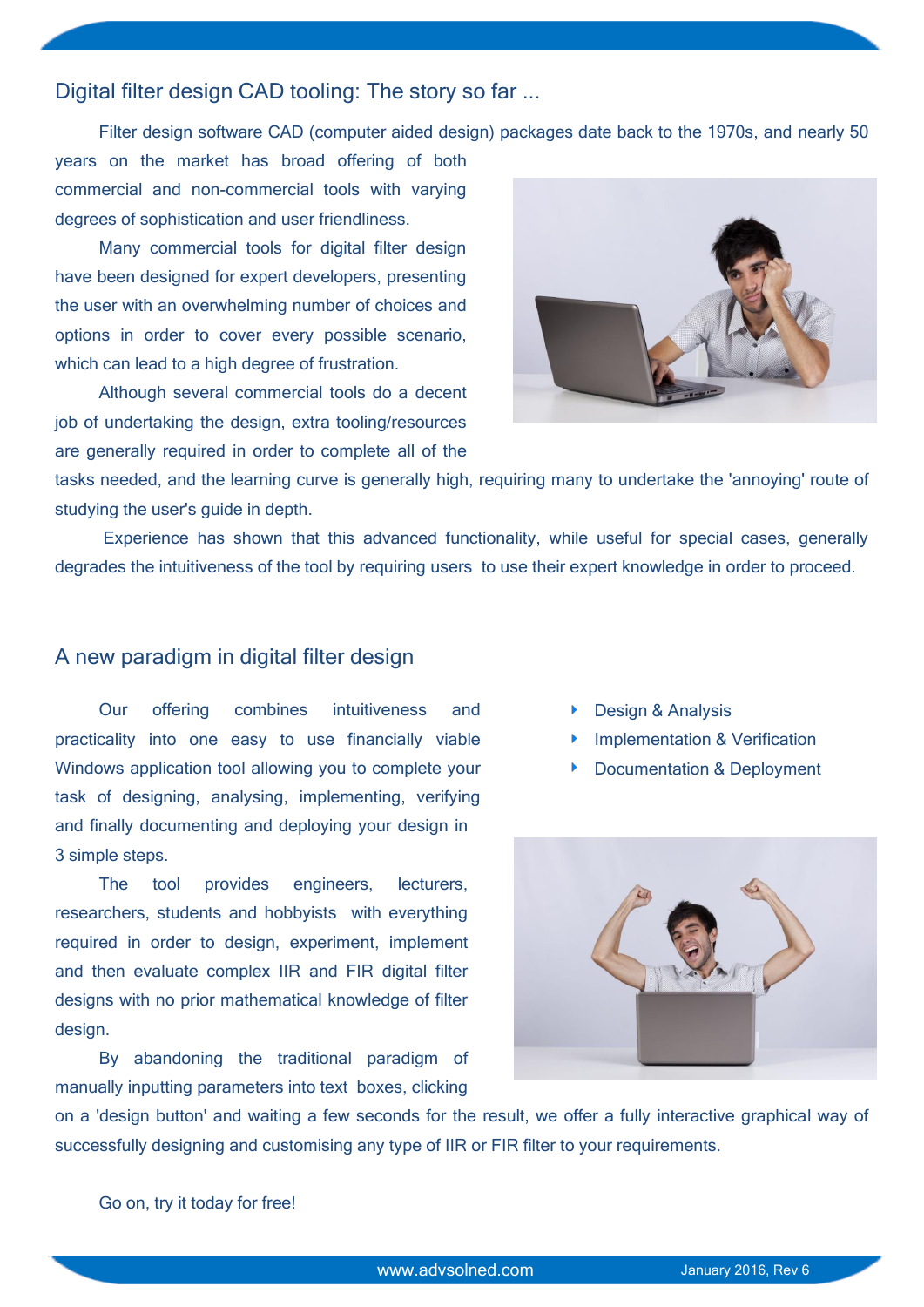## From concept through to deployment in 3 simple steps

#### Design and analyse a filter for your application

- Classic designs: graphically specify your requirements, and ь let the tool establish the necessary technical specifications for both IIR and FIR type filters.
- Bespoke designs: enter your specifications as simple symbolic mathematical expressions, and interactively experiment with the settings.
- Perform detailed time and frequency domain analysis.
- Fine tune any design to your requirements with the polezero editor.

#### Implement and verify the design

- Validate the filter's real-time performance on audio files, third party data or any of the standard built-in signals via the signal generator and see/hear the effects in real-time.
- Experiment with various quantisation settings.
- Verify that your implemented filter matches your designed filter via the transfer function estimation feature.
- Quickly assess the filter's dynamic performance by adjusting the signal generator settings.

#### Document your design and deploy

- Detailed filter summary report available for all designs.
- Export charts to Microsoft Word or any other DTP application for producing professionally looking reports.
- Export filter coefficients to supported third party applications for implementation or further analysis.
- Use the freely provided detailed examples as a third party implementation framework.



| Signal Generator Controller |   |                                                      |                                     |
|-----------------------------|---|------------------------------------------------------|-------------------------------------|
| Sine A                      | ▲ | 20.000<br>Frequency                                  | Hz                                  |
| Sine B                      |   |                                                      |                                     |
| Square                      |   |                                                      |                                     |
| Sawtooth                    |   |                                                      |                                     |
| Triangle                    | Ξ | 1.000<br>Amplitude                                   | ÷                                   |
| V White Noise               |   |                                                      |                                     |
| Step                        |   | $\sim$<br><b>Contract Contract</b><br><b>COLLEGE</b> | <b>College</b><br><b>CONTRACTOR</b> |
| Kronecker Delta             |   |                                                      |                                     |
| DC Offset                   |   | Phase Offset<br>0.0                                  | deg                                 |
| AM (carrier)                |   |                                                      |                                     |
| Quadrature                  |   | Slow                                                 | Fast                                |
| OK (running)                |   |                                                      | Streaming (ON)                      |

#### $\frac{1}{\sqrt{2}}$  \*\* Primary Filter (H1)\*\*

//// Band Frequencies (Hz)  $\text{Att/Ripple (dB)}$ <br>
//1 0, 25<br>
//2 125, 250 -80.000<br>
//2 125, 250 -80.000<br>
///<br>
// Arithmetic = 'Floating Point (Double Precision)';<br>
// Architecture = 'Inter Form II Transposed';<br>
// Statucture = 'D #include "stdio.h"

double  $Fs = 5.000000e+002$ ;<br>int const FilterOrder = 5;<br>int const Structure = 2; // Direct Form II Transposed bool IsBiquad =  $true;$ <br>int const NumBiquads =  $3;$ 

| // ** IIR Direct Form II Transposed Biguad Implementation ** |  |
|--------------------------------------------------------------|--|
| $1/7$ v[n] = b0 * x[n] + wl                                  |  |
| // $w1 = b1 * xfn1 - a1 * vfn1 + w2$                         |  |
| // $w2 = b2 * x[n] - a2 * y[n]$                              |  |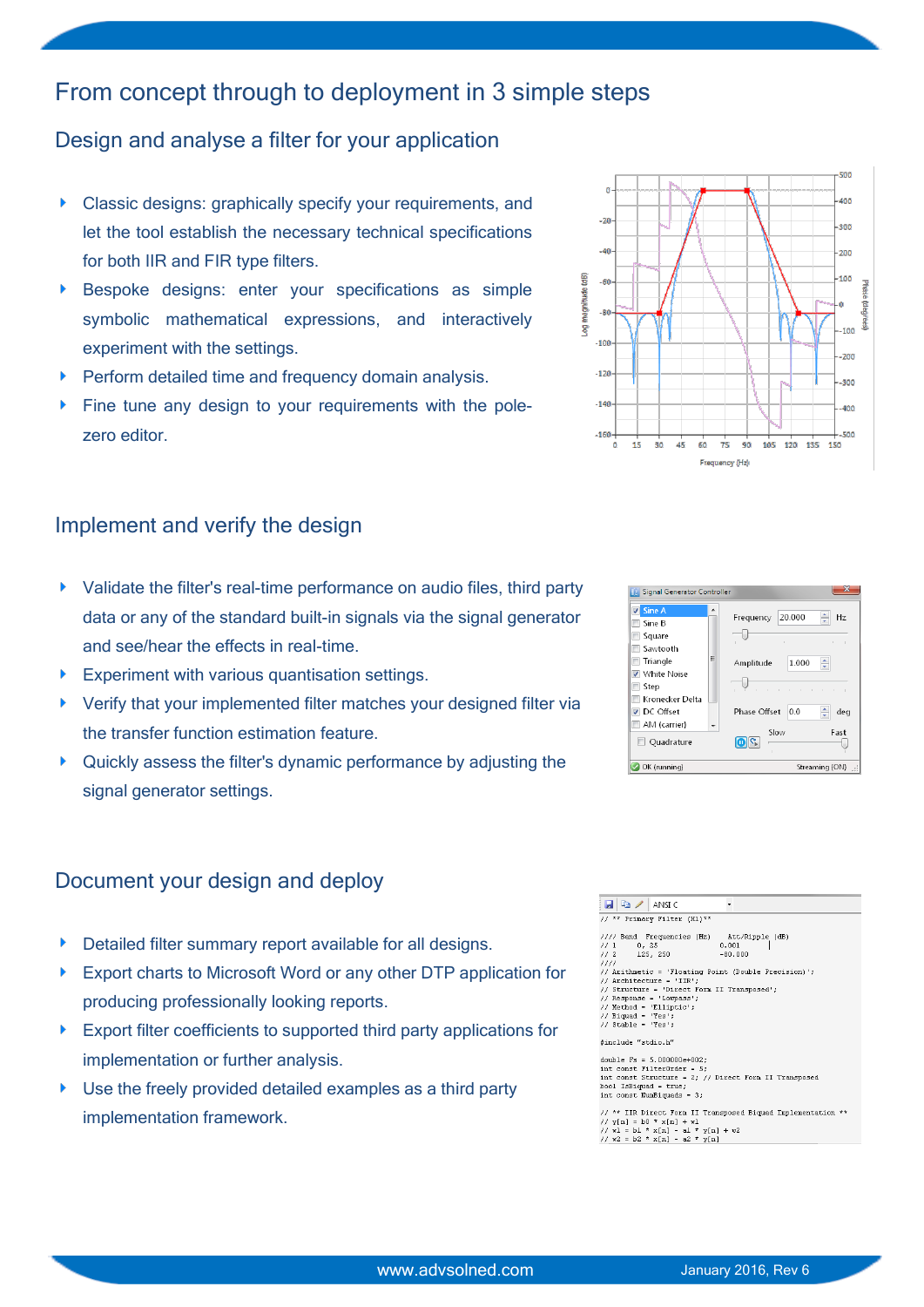#### Complete filter design toolkit for scientists and engineers

ASN filter designer provides design engineers and scientists with a complete filter design toolkit, covering all

aspects from specification, design and analysis through to implementation, design verification, documentation and deployment. The tool's versatility is extended by virtue of symbolic math scripting language, allowing for experimentation with even the most complex of filtering equations.

Quantisation analysis allows for the quick and painless evaluation of the designed filter in the signal analyser, allowing designers to experiment with nudging pole-zero positions, and



experimenting with different FWL (finite word length) configurations and filter structures. The quantised coefficients may then be deployed to the embedded application in just a few mouse clicks!

#### Classroom companion

ASN filter designer is an ideal companion for the classroom, providing both lecturers and students with a



powerful learning platform suitable for many international Bachelors and Masters programmes in Electrical Engineering and Applied Sciences.

The supporting user guide and application notes provide many practical examples, which can easily be integrated into tutorial exercises or classroom examples.

A low cost student (educational) version of the designer is available, allowing students to

experiment with the classroom examples at home or in study groups at their own pace.

#### **Hobbyists**

In order to let everybody take advantage of the ASN filter designer's functionality, a low cost educational version of the designer is available for non-commercial use, allowing hobbyists to utilise the power of the tool for their home projects.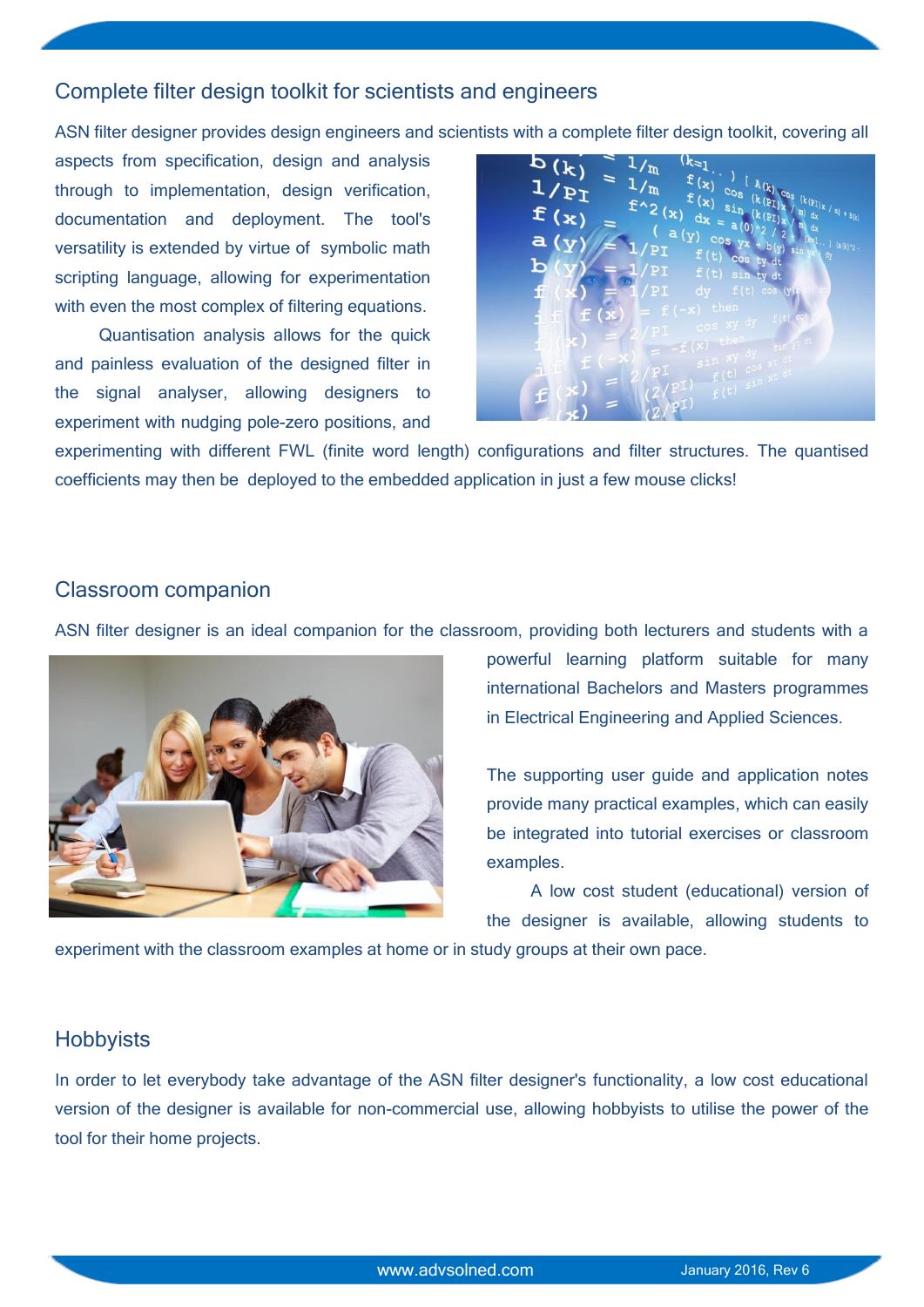#### IIR filter design

ASN filter designer offers the designer two options for IIR (infinite impulse response) filter design. The first,

classical IIR filter design techniques, supports Lowpass, Highpass, Bandpass and Bandstop design with the following prototypes:

- ▶ Butterworth
- ▶ Chebyshev Type I
- ▶ Chebyshev Type II
- **Elliptic**

Where, filter orders of up to 100 (professional version only) may be constructed. The second option, utilises the power

of the P-Z editor and extends upon the classical design methods, by allowing designers to modify or create a new filter by editing, adding or deleting any poles or zeros. The comprehensive editor options allow for the design and customisation of any combination of poles and zeros, including the re-optimisation of the filter structure for implementation.

#### FIR filter design

FIR (finite impulse response) filter design is implemented via the Parks-McClellan algorithm, and allows for the design of the following filter types:

- Lowpass
- **Highpass**
- ١ Bandpass
- ь Bandstop
- Þ Multiband
- Hilbert transformer b
- ь **Differentiator**

Where, filter orders of up to 500 (professional version only) may be constructed.

The Parks-McClellan algorithm offers a degree of flexibility over the IIR design types, in that the each band may be individually customised in order to suit the designer's requirements.

As with the IIR filters, an FIR's zeros may be modified by the P-Z editor, including the ability of adding poles and converting it into an IIR filter.

| <b>IIR</b>                                                    | <b>FIR</b>                   | P-Z                    | Q                       | Notes          |         |  |
|---------------------------------------------------------------|------------------------------|------------------------|-------------------------|----------------|---------|--|
|                                                               | 0  <br>X<br>Lock Filter Gain |                        |                         |                |         |  |
| Filter Gain                                                   | 0.00                         |                        | $\frac{1}{r}$ dB @ 0.00 |                | Hz<br>≘ |  |
| Section No 1                                                  |                              | <b>G</b>               | Gain                    | 0.15607        |         |  |
| ÷<br>Magnitude 0.0000<br>0.00<br>$\times$<br>$^{\circ}$<br>Hz |                              |                        |                         |                |         |  |
| Select conjugate                                              |                              |                        |                         |                |         |  |
| Options                                                       |                              | New P-Z Filter         |                         |                | Update  |  |
|                                                               |                              | Re-optimise Design     | ٠                       | Biguad         |         |  |
| 1.5                                                           |                              | Symbolic Filter Script |                         | Single Section |         |  |

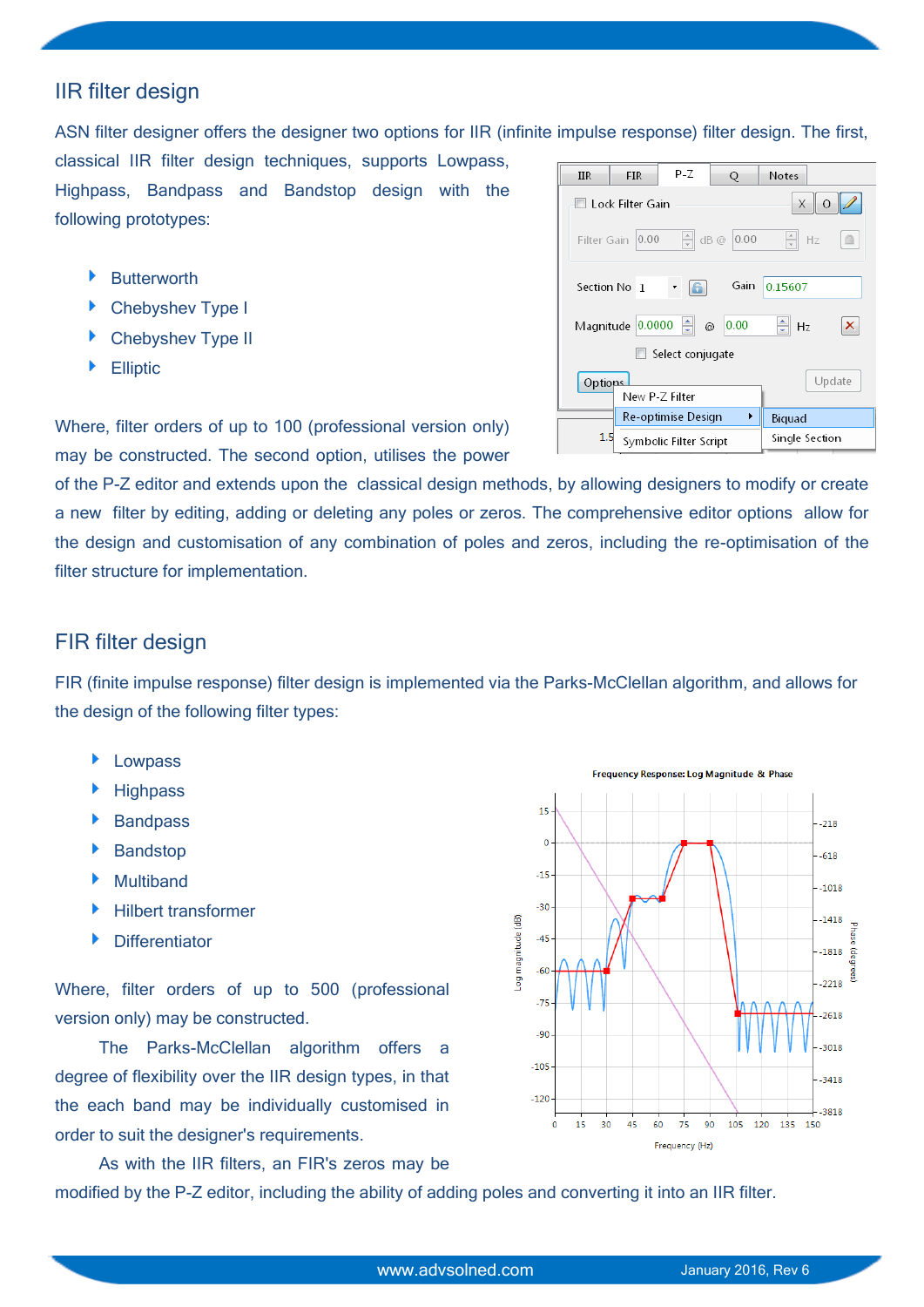#### P-Z chart editor

The P-Z chart editor is part of the P-Z Editor and is a fully interactive pole-zero editor allowing designers to zoom, pan and graphically fine-tune designs to their exact requirements. The corresponding frequency response is updated in realtime allowing for instant evaluation of the new pole-zero positions.

The latter is especially useful for the classroom, whereby a lecturer can explain to students the effect of the pole-zeros on the net frequency response.



#### Symbolic math filter script

The P-Z editor provides designers with a powerful symbolic math scripting language. The scripting language offers the unique and powerful ability to modify parameters on the fly with the so called *interface variables*,

| $\mathbf{x}$<br>والمرادي<br><b>IN ASN Filter Script (AllpassNotch.afs)</b>                                                      |
|---------------------------------------------------------------------------------------------------------------------------------|
| $\  \cdot \ _1 =$<br>DBH<br>0                                                                                                   |
| 77                                                                                                                              |
| ClearH1: // clear primary filter from cascade<br>interface BW = $(0, 2, 0.1, 0.5)$ ; // interface variable definition           |
| interface fc = $(0, fs/2, fs/100, fs/4)$ ;                                                                                      |
| Main()                                                                                                                          |
| $k1 = -cos(2*pi*fc/fs);$                                                                                                        |
| $k2 = (1-tan(BW/2)) / (1+tan(BW/2))$ ;                                                                                          |
| Den = $(1, k1*(1+k2), k2)$ ; // define denominator coefficients<br>Num = $(k2, k1*(1+k2), 1);$ // define numerator coefficients |
| Num = $(Num+Den)/2$ ; // $[1+A(z)]/2$                                                                                           |
| Gain = $Num(0,0)/Den(0,0)$ ; // compsensate gain for normalisation                                                              |
| $Num=Num/Num(0,0);$ // normalise numerator<br>$Den=Den/Den(0,0)$ :<br>// normalise denominator                                  |
|                                                                                                                                 |
| $\rightarrow$ k1 = -6.12303176911189e-17<br>▴                                                                                   |
| $\rightarrow$ k2 = 0.593191437480759                                                                                            |
| $\Rightarrow$ Den = 3x1(1,-9.7551618e-17,0.59319144)<br>$-$ > Num = $3x1(0.59319144, -9.7551618e-17, 1)$                        |
| $-$ > Num = 3x1(0.79659572,-9.7551618e-17,0.79659572)                                                                           |
| $\rightarrow$ Gain = 0.796595718740379                                                                                          |
| $\rightarrow$ Num = $3x1(1, -1.2246064e-16, 1)$                                                                                 |
| $\rightarrow$ Den = 3x1(1,-9.7551618e-17,0.59319144)                                                                            |
| Running<br>Editor Locked.                                                                                                       |

allowing for real-time updates of the resulting frequency response. This has the advantage of allowing the designer to see how the coefficients of the symbolic transfer function expression affect the frequency response and the filter's time domain dynamic performance.

The scripting language supports over 40 scientific commands and provides designers with a familiar and powerful programming language, while at the same time allowing them to implement complex symbolic mathematical expressions for their filtering applications. Several detailed practical examples

are also provided with the software bundle, allowing designers to get quickly up to speed with scripting language and writing their own application scripts.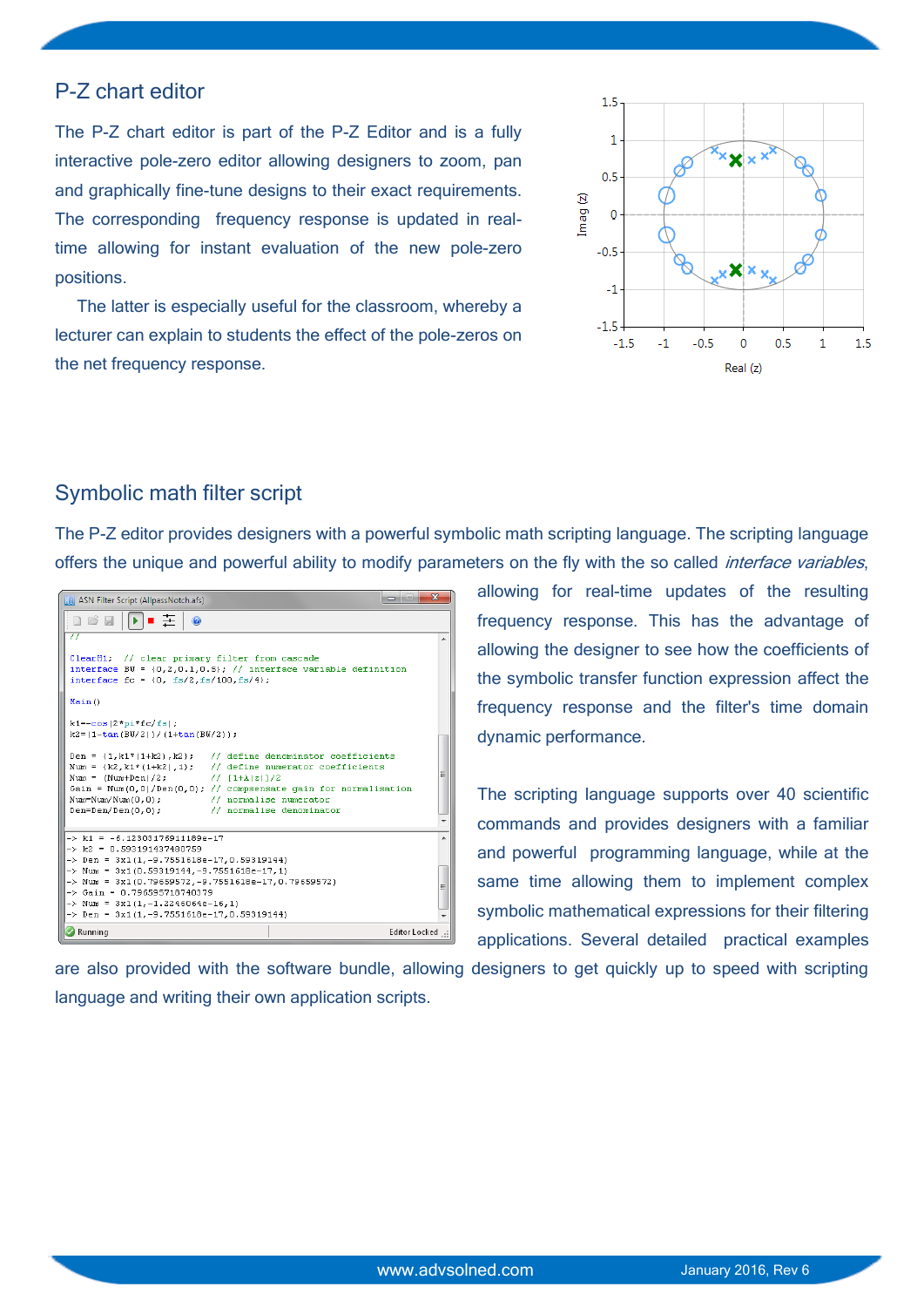

State-of-the-art algorithms and highly optimised DSP libraries allow for panning and zooming the frequency response chart in real-time with the mouse.

 The advanced zooming feature allows designers to quickly and simply obtain detailed frequency response information even when the sampling frequency is several hundred MHz via a specialized implementation of the Discrete Fourier Transform. Depending on the selected frequency range, this can be as detailed to a fraction of a Hertz!

The zooming and panning feature is also available in the pole-zero chart, allowing designers to



easily fine tune the pole-zero positions with the mouse and see the effects in real-time on the frequency response chart.

#### Signal analyser

| <b>ER Signal Generator Controller</b>                                                                                                                                                                          | х                                                                                                                                                          |
|----------------------------------------------------------------------------------------------------------------------------------------------------------------------------------------------------------------|------------------------------------------------------------------------------------------------------------------------------------------------------------|
| Sine A<br>▲<br>Sine B<br>Square<br>Sawtooth<br>Ξ<br>Triangle<br><b>White Noise</b><br>$\overline{\mathsf{v}}$<br>Step<br>Kronecker Delta<br>DC Offset<br>$\overline{\mathsf{v}}$<br>AM (carrier)<br>Ouadrature | $\frac{4}{x}$<br>20.000<br>Hz<br>Frequency<br>÷<br>1.000<br>Amplitude<br>- 11<br>$\mathbb{R}$<br>$\sim$<br>÷<br>0.0<br>Phase Offset<br>deg<br>Fast<br>Slow |
| OK (running)                                                                                                                                                                                                   | Streaming (ON)                                                                                                                                             |

The signal analyser allows designers to test their design on audio, real (user) data or synthetic data via the built-in signal generator. Default data playback is implemented as streaming data, providing a simple way of assessing the filter's dynamic performance, which is especially useful for fixed point implementations.

Both frequency domain and time domain charts are fully supported, allowing for design verification via transfer function estimation using the cross and power spectral density functions. As with all other charts, the signal analyser chart fully supports advanced zooming and panning, as well as comprehensive chart data file export options.



### Advanced data analysis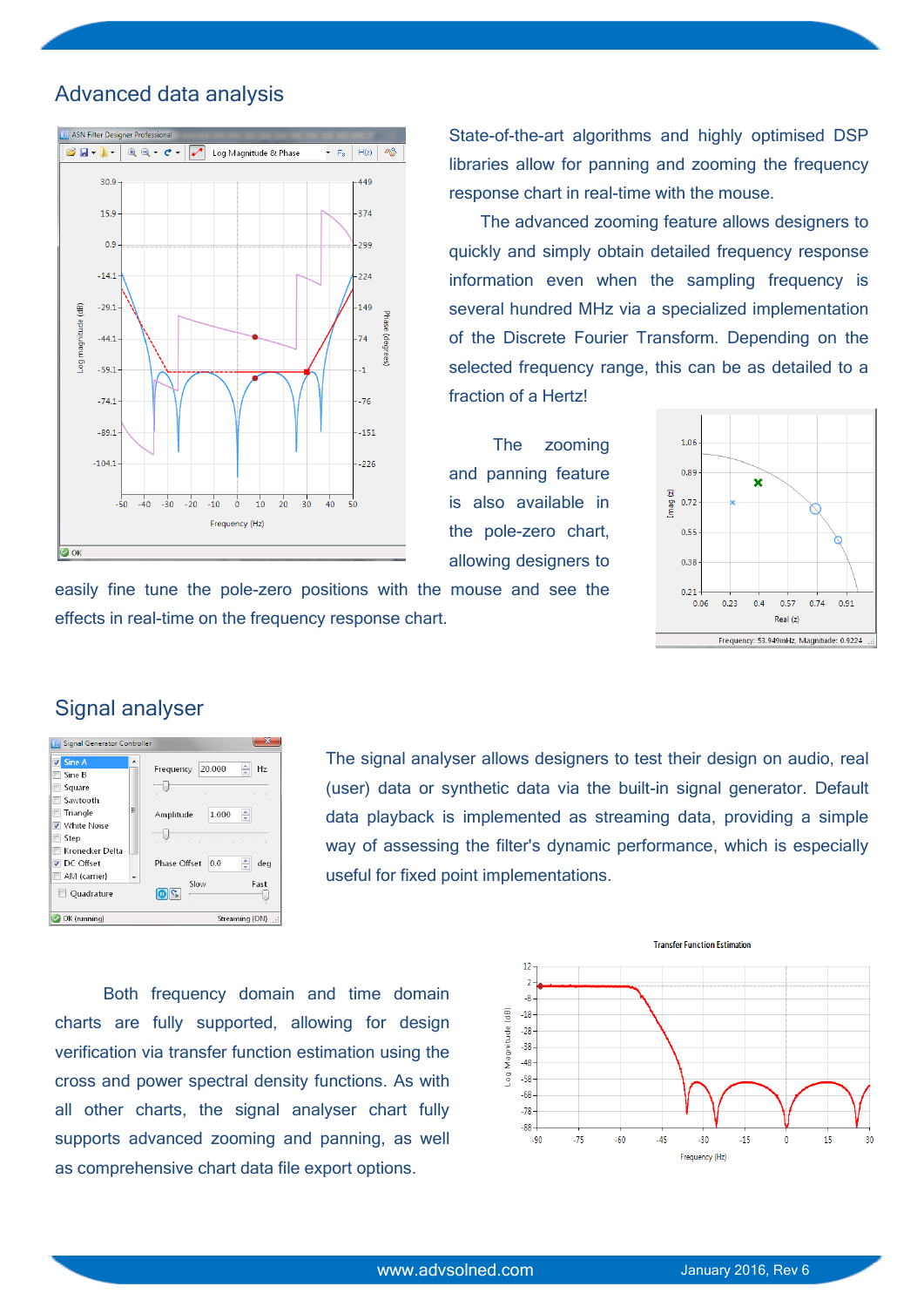#### Filter summary and data export

The filter summary presents the designer with a detailed summary of the filter coefficients and technical

specifications used for the design. These details may be exported to third party applications, such as Matlab for further analysis. Supported formats are:

- Documentation
- ▶ Matlab/Octave
- $\blacktriangleright$  Scilab
- $ANSIC$

The documentation view is the standard view. The ANSI C option is especially useful for fixed point implementation, whereby the tool produces a C header file for direct use in your application. Due to the flexibility of the data formats, developers may easily edit the files

**[8]** Filter Summary  $\Box$  a / Documentation \*\* Primary Filter (H1)\*\* Filter Arithmetic = Floating Point (Double Precision) Architecture =  $IIR$ Structure = Direct Form II Transposed  $RESDOSE = LOWDASS$ Method = Butterworth Biquad = Yes  $Stable = Yes$ Sampling Frequency = 500Hz Filter Order =  $8$ Att/Ripple (dB) Band Frequencies (Hz)  $0.001$  $\mathbf 1$  $0, 25$  $125, 250$  $\overline{a}$  $-80.000$ Biquad #1  $Gain = 0.058262$  $B = [1.00000000000, 2.00000000000, 1.00000000000]$ <br>A = [ 1.000000000000, -1.04632725709, 0.27884442565] Biquad #2  $Gain = 0.061564$  $B = [1.00000000000, 2.00000000000, 1.0000000000]$  $A = [1.00000000000, -1.10710124732, 0.35312374707]$ Biouad #3  $\sin = 0.068835$ 

for use with other third party applications, such as LabView, Excel etc. Import scripts for both Matlab and Scilab are shipped with the designer in order to expedite further analysis in those domains.

#### Project design notes

| <b>IIR</b> | FIR.                                                                                       | P-Z | О    | Notes                                                                                                                            |   |
|------------|--------------------------------------------------------------------------------------------|-----|------|----------------------------------------------------------------------------------------------------------------------------------|---|
|            | Project design notes                                                                       |     |      |                                                                                                                                  |   |
|            | ** EMG biomedical demo<br>This example combines the H2 and H3<br>with a 50Hz notch filter. |     | $**$ | filters in order to filter an EMG signal<br>and estimate its RMS amplitude. The H2<br>filter combines a highpass filter together | Ξ |
|            | average filter in order to estimate<br>the RMS amplitude.                                  |     |      | The output of H2 is then passed through an<br>RMS() operation (i.e. abs()/sqrt(2)),<br>and finally lowpassed via an H3 moving    |   |

Keep track of any important design decisions or filter parameters with project design notes. Alternatively, provide colleagues or students with a quick and simple project summary.

Enter website hyperlinks to help colleagues with background information.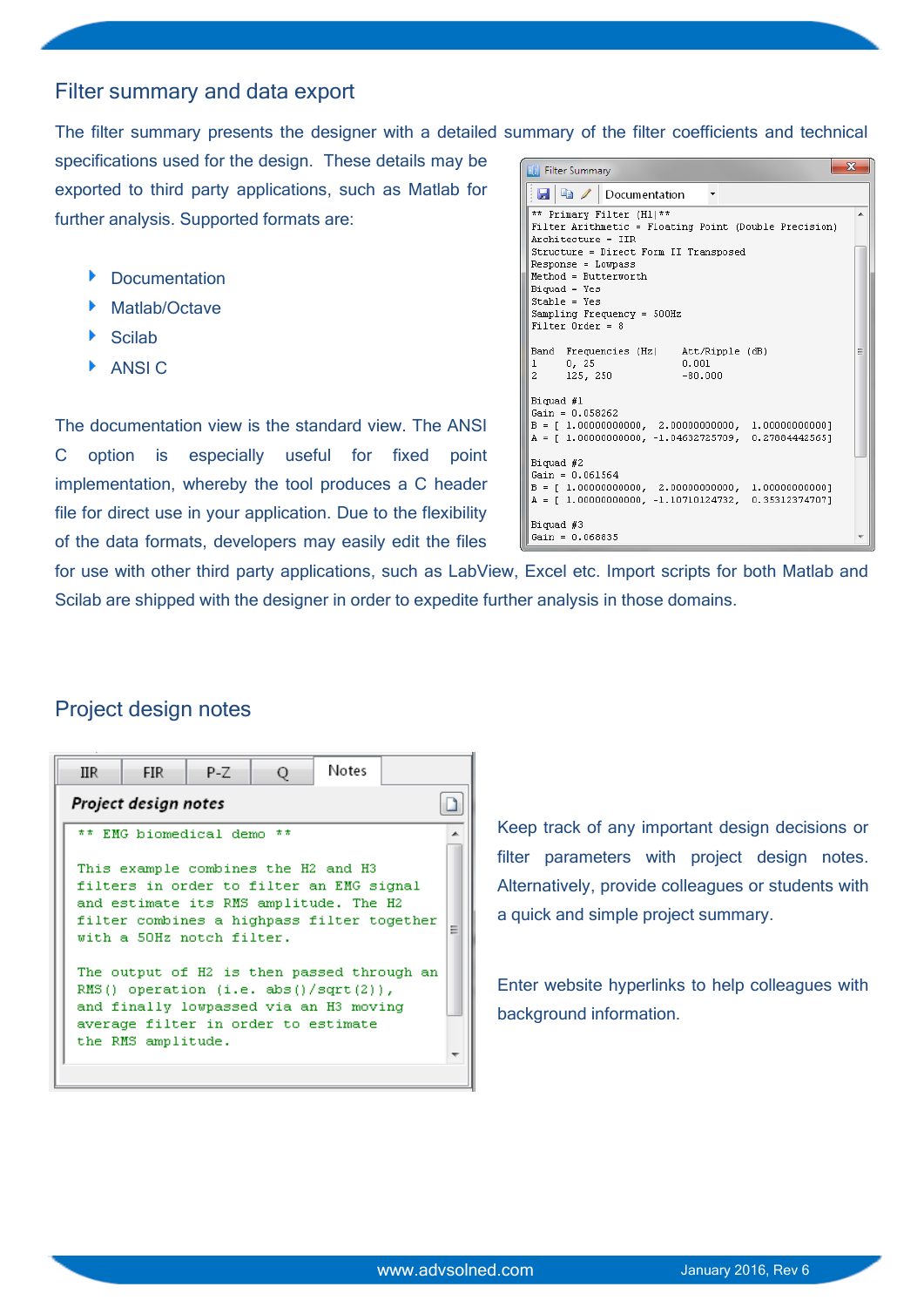#### Filter structures

Experiment with commonly used filter structures and quickly assess your design's performance with different structures and quantisation settings.

| Q<br>$P-Z$<br><b>IIR</b><br><b>FIR</b><br>Notes               | <b>IIR</b> structures:                  |
|---------------------------------------------------------------|-----------------------------------------|
| Double Precision<br>Arithmetic<br>scaling                     | Direct Form I                           |
| L2<br>Structure<br>Direct Form II Transposed<br>$\mathcal{R}$ | Direct Form II                          |
| FWL options                                                   | Direct Form II Transposed (default)     |
| I÷<br>16<br>Word Length<br><b>Bits</b>                        |                                         |
|                                                               | <b>FIR structures:</b>                  |
| $\frac{1}{x}$<br>15<br>Fraction Length<br><b>Bits</b>         | <b>Direct Form</b>                      |
| Show quantised poles/zeros<br>Apply                           | <b>Transposed Direct Form (default)</b> |

#### **Quantisation**

ASN filter designer offers the designer three filter quantisation options:

- ▶ Double precision (default)
- ▶ Single precision
- $\blacktriangleright$  Fixed point

Fixed point designs between 8-32 bits may be designed and evaluated. The tool advises the designer about the best choice of fractional word length for the chosen word length, by automatically analysing the filter coefficients. A quantised filter may then be verified in the signal analyser and then finally deployed to the embedded application in just a few mouse clicks!

| ΠR         | <b>FIR</b>         | $P-Z$                         | О    | Notes                             |         |  |
|------------|--------------------|-------------------------------|------|-----------------------------------|---------|--|
| Arithmetic |                    | <b>Fixed Point</b>            |      |                                   | scaling |  |
| Structure  |                    | <b>Transposed Direct Form</b> |      |                                   | L2      |  |
|            | <b>FWL</b> options |                               |      |                                   |         |  |
|            | Word Length        | ÷<br>16                       | Bits | Max=0.2557<br>Min=-0.0201<br>**** |         |  |
|            | Fraction Length    | ÷<br>15                       | Bits | RFWL=15Bits                       |         |  |
| Apply      |                    |                               |      | Show quantised poles/zeros        |         |  |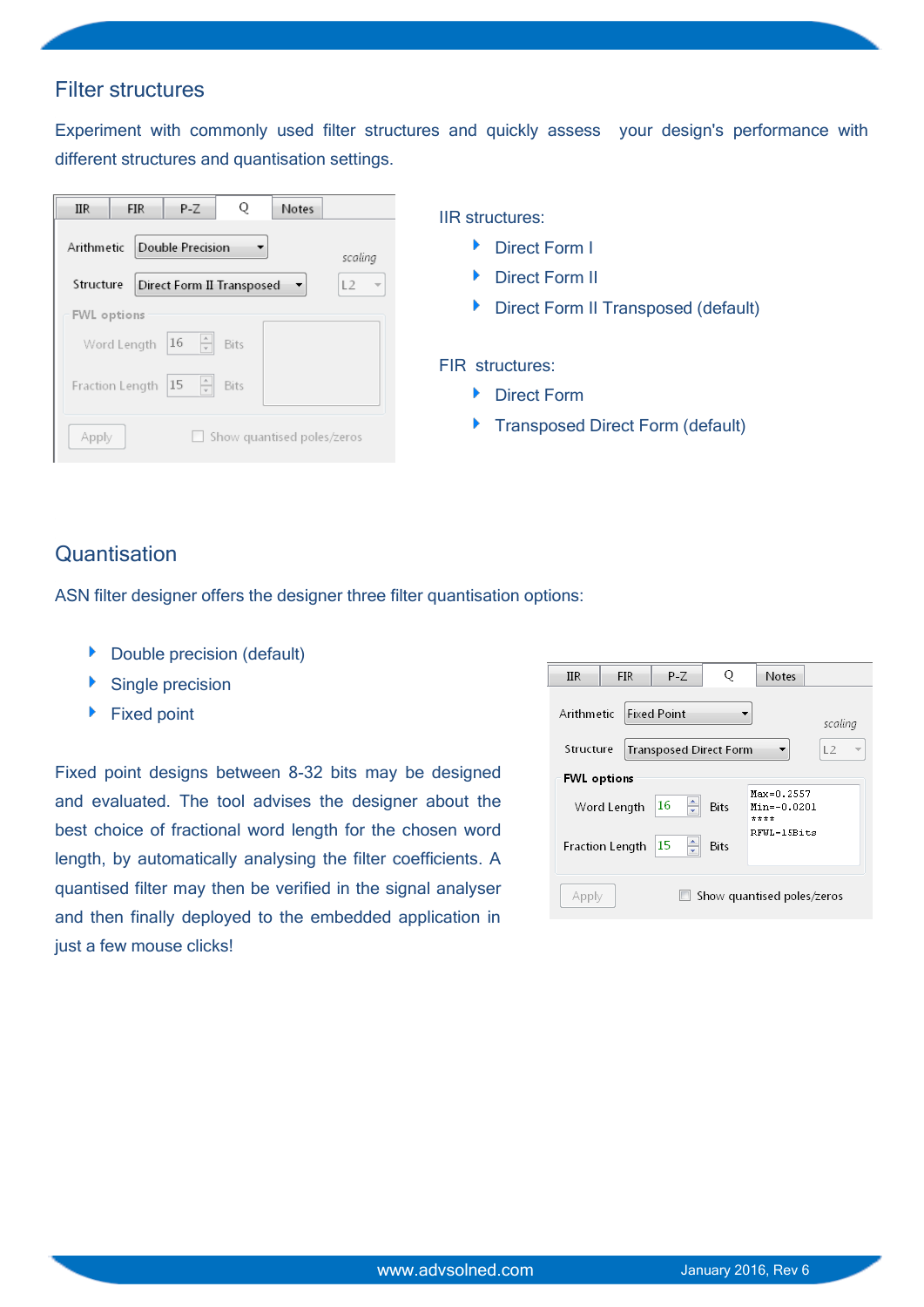#### Product highlights

- Extremely easy to use
- ۶ Graphical design rules
- No complicated mathematics ×
- ٠ Real-time frequency response update
- × Comprehensive zooming and panning
- **IIR and FIR filter design** ٠
- Advanced Pole-Zero editor ٠
- Scripting language for advanced users
- Detailed quantisation analysis
- Detailed filter summary
- Þ Data export: Matlab, Scilab, ANSI C
- **Advanced signal analyser**
- Audio and user data playback streaming
- ▶ Windows XP (SP 3), Windows Vista, Windows 7, Windows 8 and Windows 10

#### Licensing models

| <b>Licence type</b>                             | <b>Demo</b>        | <b>Educational</b> | <b>Professional</b> |
|-------------------------------------------------|--------------------|--------------------|---------------------|
| Max IIR filter order<br>(design method)         | 6                  | 20                 | 100                 |
| Max FIR filter order<br>(design method)         | 64                 | 200                | 499                 |
| Max num poles/zeros<br>(design method + script) | 100                | 200                | 499                 |
| <b>FIR Multiband</b>                            | 4 bands            | 5 bands            | 8 bands             |
| Save project                                    |                    |                    |                     |
| Save analyser data                              |                    |                    |                     |
| <b>Export charts</b>                            |                    |                    |                     |
| Max interface variables                         | 3                  | 10                 | 20                  |
| Licence                                         | non-commercial use | non-commercial use | commercial use      |

All licences are perpetual licences.

#### Contact us

For more information about licensing and arranging a free trial, please contact us at support@advsolned.com or visit us at www.advsolned.com.